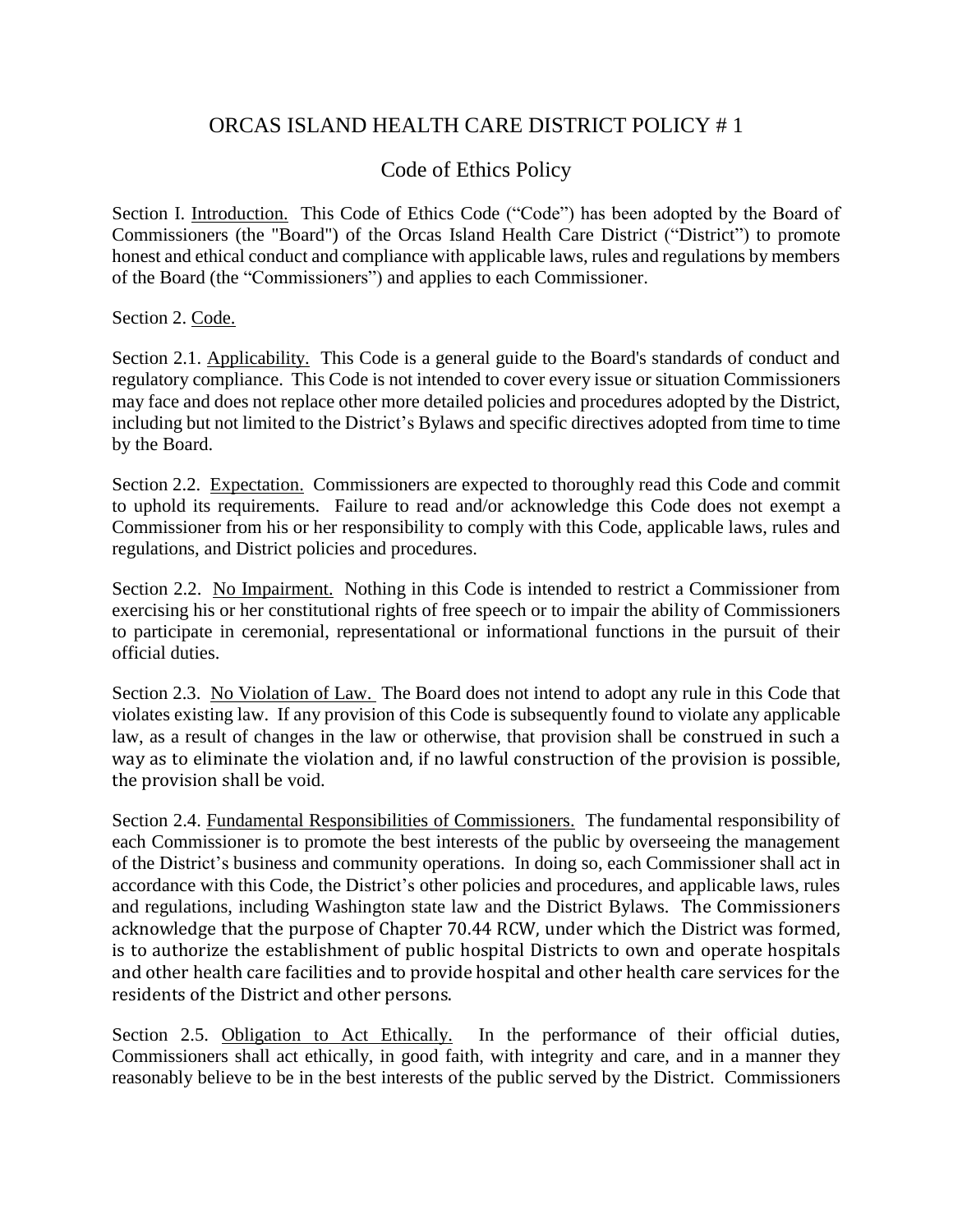shall conduct their official and personal affairs in such a manner as to give the clear impression that they cannot be improperly influenced in the performance of their official duties

Section 2.6. Affirmative Obligations.

A. Commissioners, in discharging their official duties, shall use their best efforts to comply with all applicable laws, rules and regulations of federal, state and local governments and other regulatory agencies.

B. At the time of their election, a Commissioner shall disclose in writing to the Board all personal or professional relationships that create, or have the appearance of creating, a conflict of interest with the District. If any such a personal or professional relationship arises after a Commissioner is elected, the Commissioner shall promptly disclose that relationship in writing to the Board.

C. If Commissioners obtain confidential information by reason of their office, they will not disclose that confidential information to others unless authorized to do so by the Board. For purposes of this Code, "confidential information" means information that the Commissioners are required to treat as confidential under law (whether statutes, regulations, case law, District's Bylaws, or otherwise)

D. If Commissioners receive frequent inquiries from persons requesting the disclosure of confidential information, Commissioners shall bring that information to the attention of the other Commissioners, so the Board may determine if it wishes to adopt preventive measures to further protect the Board and District's legitimate interest in controlling access to its confidential information.

E. Commissioners shall comply with all of the District's policies and procedures, including those applicable to District employees, which are germane to their service as Commissioners.

F. Commissioners shall fully cooperate with government investigators as required by applicable law. If a Commissioner encounters an investigator, or receives a subpoena, search warrant or other similar document, related to an investigation of the District, the Commissioner shall promptly give notice of the investigation to the Board unless the giving of notice is prohibited by statute.

G. Commissioners are expected to prepare for, participate in, and attend all Board meetings unless their attendance has been excused by the Board, arriving on time and remaining until the meeting ends. Commissioners should commit the time necessary to review all Board materials prior to any meeting. The same level of participation is expected with respect to any Board committees on which the Commissioners serve.

H. Commissioners shall refrain from any illegal or unethical conduct, whether or not specifically identified in this Code.

Section 2.7 Prohibited Actions. Each Commissioner shall not, in discharging their official duties: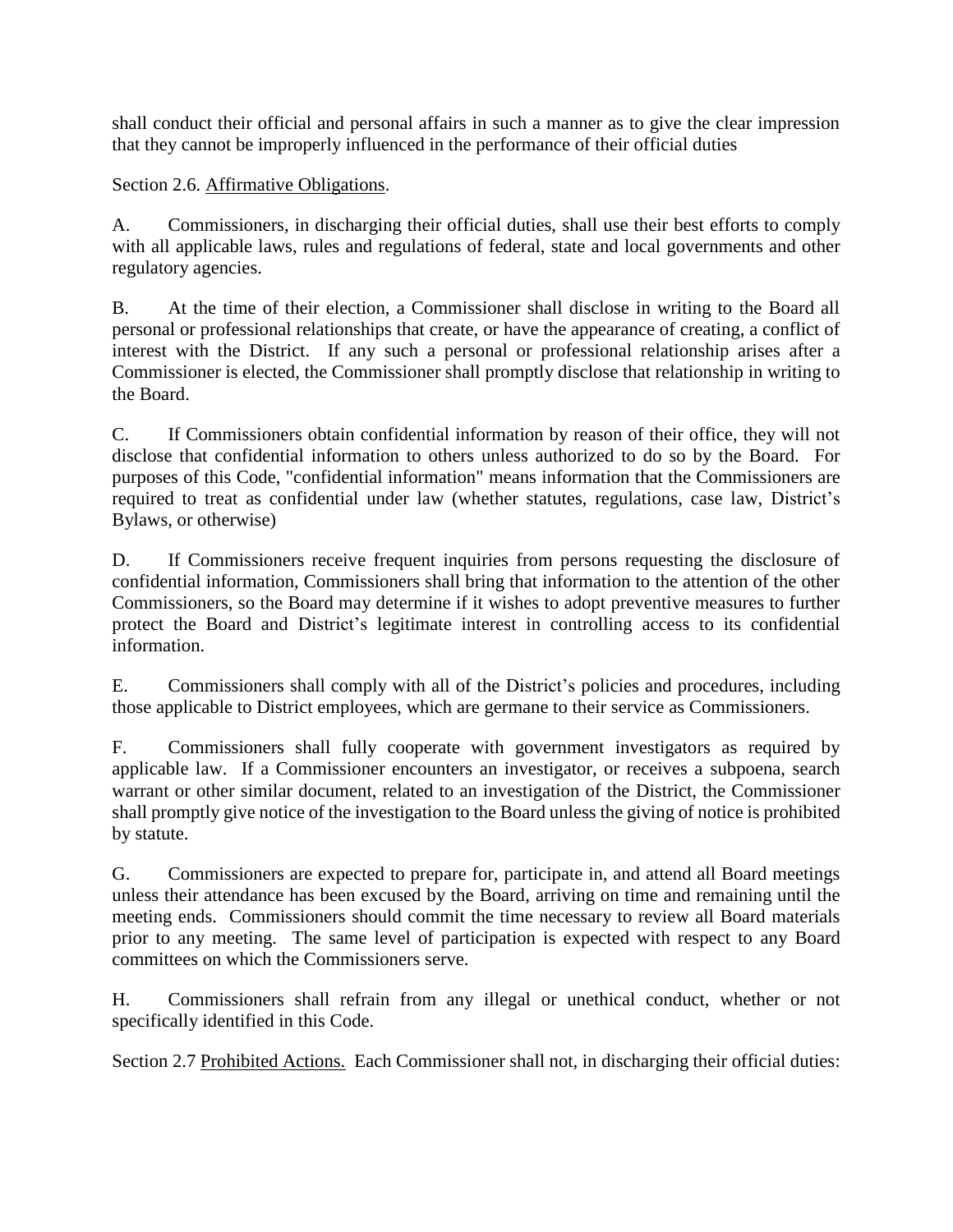A. Allow outside activities or personal financial or other interests to influence or appear to influence their ability to make objective decisions with respect to the District.

B. Violate the District's Conflict of Interest Policy which is incorporated into the Code by reference.

C. Simultaneously hold any other incompatible office or position, including, but not limited to, another office or position

i.whose functions are inconsistent with the functions of a Commissioner for the District, or

ii.where the occupation of such other office or position is detrimental to the public interest.

D. Destroy or alter any information or documents in anticipation of, or in response to, a request for documents by any applicable governmental agency or from a court of competent jurisdiction.

E. Disclose confidential information about the District or obtained from the District except as authorized by the Board or required by law.

Section 2.8. Referral of Administrative Matters to Superintendent. The Superintendent is, by statute, the District's chief administrative officer and is responsible for the administration of the District. Accordingly, if Commissioners receive questions or concerns from employees or the public concerning the District's operations, they shall promptly notify the Superintendent. Similarly, if third parties, such as third party payers, employee groups, or real estate developers communicate with Commissioners regarding existing or proposed business or other relationships with the District, such matters shall be referred promptly to the Superintendent for whatever action the Superintendent deems appropriate. The Superintendent shall be accountable to the full Board for follow-up on such items. Nothing in this section is intended to prohibit the Commissioner's from engaging in discussions with citizens about the District's operations.

Section 2.9. Conduct of Board Business. Commissioners are expected to engage in robust, active discussions of the issues submitted to the Board for consideration, in order to arrive at carefully considered decisions. With this in mind, Commissioners must study all relevant information (including materials in Board packages), articulate clearly their personal views, be prepared to argue for and support their positions, and, when appropriate, question and challenge the views of others. Such deliberations should be conducted in a respectful manner in line with customary standards of civility and decorum.

Section 2.10. Standards for Discussion. Commissioners, when discussing District business, whether at Board meetings or elsewhere, are urged to adhere to the following standards: Commissioners should:

- (i) be respectful of the views of other Commissioners and District executives, even if such views are contrary to the Commissioners' personal opinions;
- (ii) not divulge confidential information regarding the District's affairs;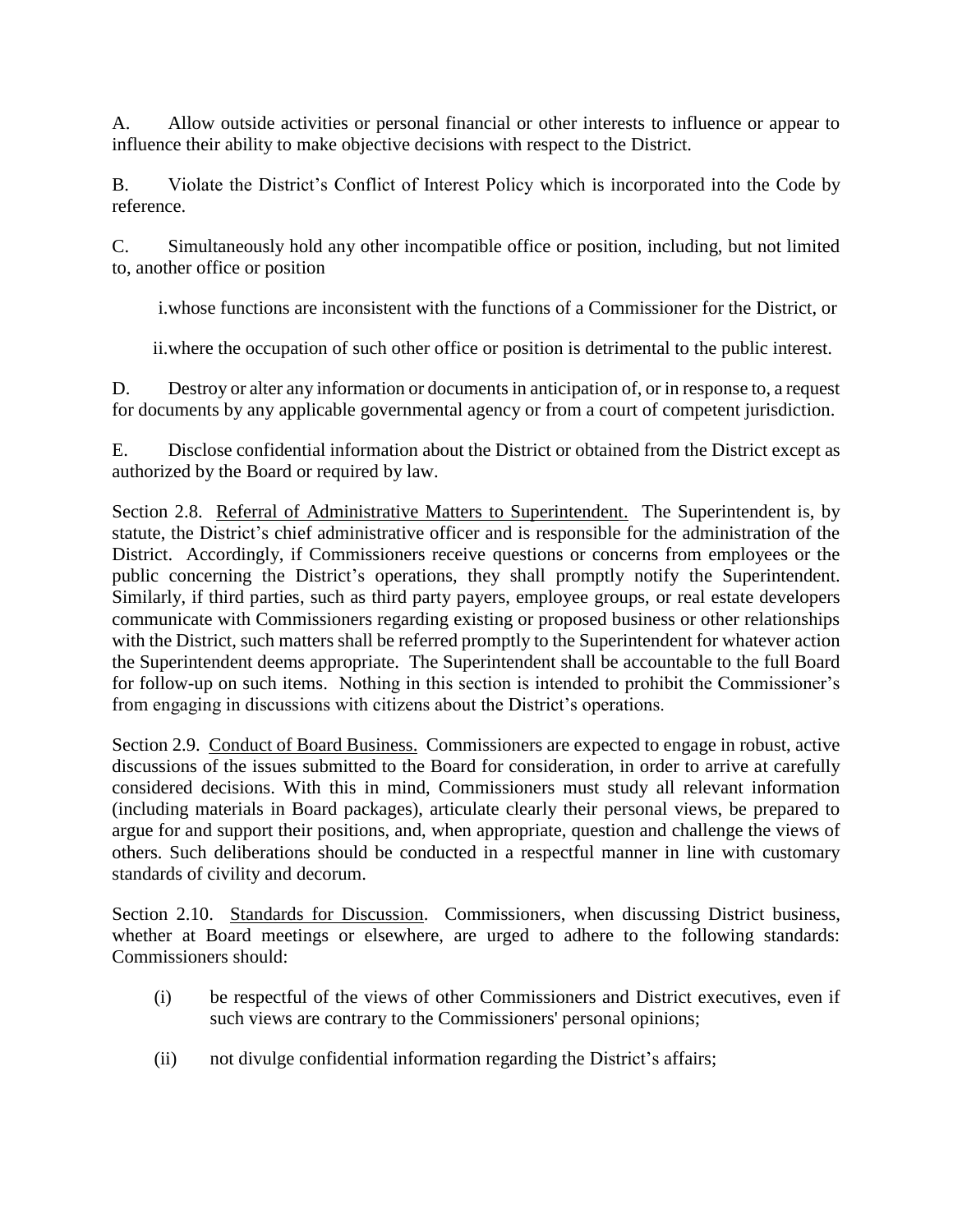- (iii) not purport to represent the views of the Board, unless authorized to do so by the Board; and
- (iv) not intentionally misrepresent, demean or belittle positions taken by other Commissioners or District executives and, where appropriate, take all reasonable steps to ensure that a balanced presentation of competing points of view is given so as to promote a common understanding of (rather than to foster a spirit of divisiveness with respect to) the issues before the Board and the various competing points of view taken by other Commissioners and District executives.

Section 2.11. Commissioners Running for Re-election. Commissioners are publicly-elected officials. As a consequence, if Commissioners choose to run for re-election, they will of necessity be involved in campaign-related activities during their service on the Board. Nothing in this Code is intended to deprive Commissioners of, or to inhibit their lawful exercise of, the right to engage in customary re-election activities, including but not limited to seeking and securing endorsements, soliciting campaign contributions, distributing voter pamphlets and other campaign related materials, or making public appearances. They may solicit financial or other support from the community at large, medical clinic employees, medical staff members, nurses, and others, provided that the support comes from such persons when acting in their personal capacities, and not as representatives or employees of the District. All such support must be voluntary and may not be given or received with the expectation or understanding that the contributing individual will receive any direct or indirect consideration, privilege or benefit from the District. Commissioners may not, claim, suggest or create the impression that their re-election is supported or endorsed by the District itself, nor may they use or gain access to the District financial resources to support their re-election campaign. They may however fully discharge their duties and responsibilities as Commissioners during the re-election campaign (as indeed they are obligated to do), and such activities are not wrongful.

Section 2.12. General Standards Of Conduct. Commissioners' compliance with the principles and practices of this Code will be subject to the following guidelines:

A. Commissioners will not be considered in violation of the Code as long as they have acted in good faith and in a manner they believed to be consistent with their obligations under the Code.

B. To the extent that Commissioners receive advice from the District's legal counsel, Commissioners may rely upon that advice in discharging their duties to the District. If Commissioners have in good faith relied upon legal counsel's advice in conducting the District's business, that reliance will constitute a defense to charges that actions based upon reliance on the advice of legal counsel violated the provisions of the Code.

C. In the absence of evidence of bad faith, inadvertent violations of the Code that do not adversely affect the District in a material way and that do not create private benefits in favor of the Commissioner or related parties will not constitute grounds for disciplining a Commissioner.

Section 2.13. Enforcement of Code. The Board has the exclusive authority to enforce the Code and to take disciplinary action against Commissioners for violations. As provided in Section 2.14,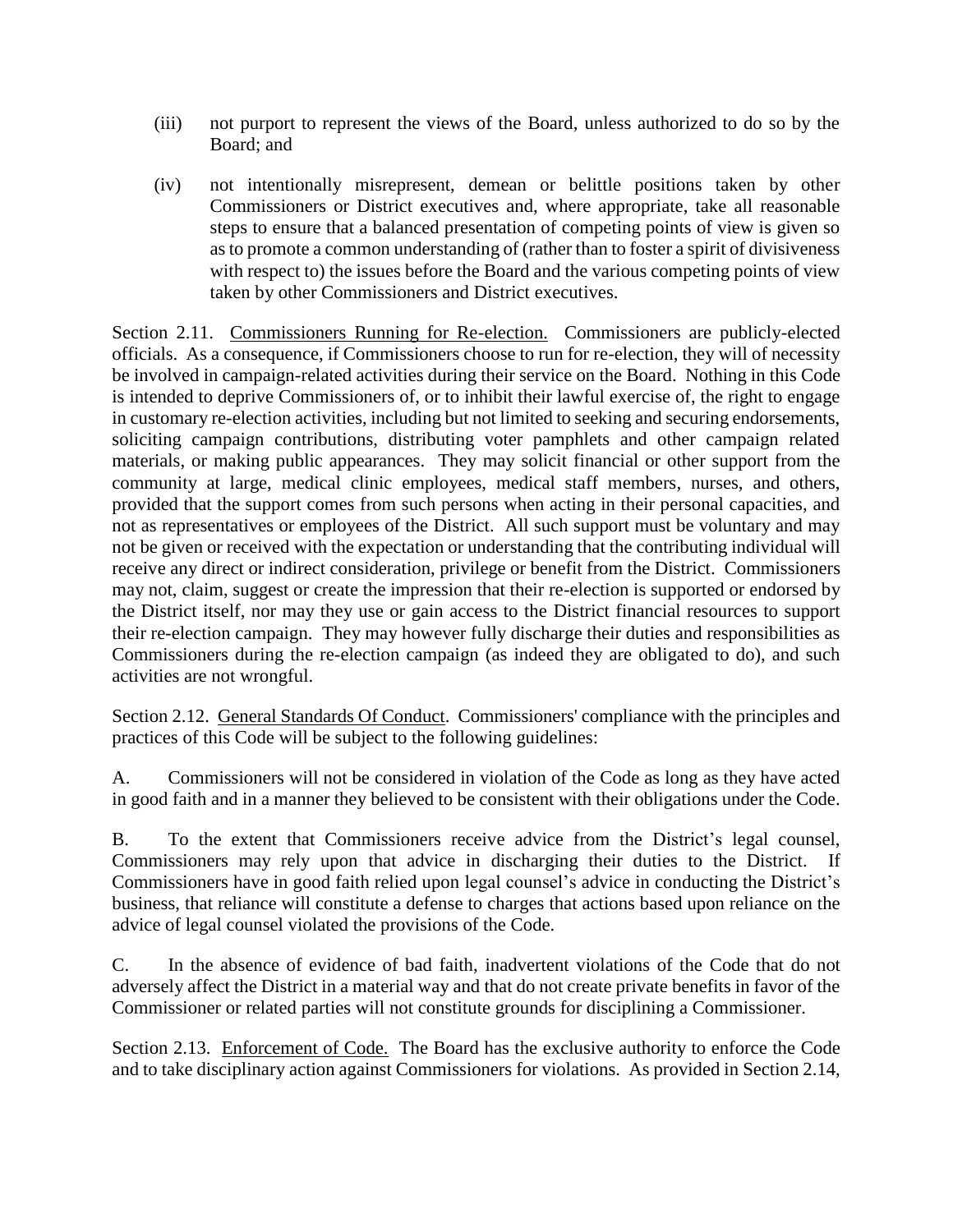the Board may, under certain circumstances, enlist the support of others to assist with fact finding and to make recommendations.

A. While members of the public may give the Board notice of alleged violations of the Code, they may not, except as qualified below, bring legal actions against Commissioners for alleged violations, whether such actions seek specific performance, damages or other forms of judicial relief. The Commissioners are not liable to members of the public for damages resulting from Code violations.

B. If a Commissioner's misconduct constitutes official misconduct for which a member of the public may bring a legal action, separate from its violation of the Code, members of the public may pursue the matter in the same manner as they might otherwise have pursued the matters under then-existing law. The Code does not, and is not intended to create, a basis for the public to make claims or pursue remedies that are not otherwise available under existing law.

Section 2.14. Reporting Procedures and Process.

A. Any individual may advise the Board of an alleged violation of the Code by a Commissioner. If feasible, the notice should be given in writing and specify in reasonable detail the alleged misconduct.

B. The District will not take retribution or disciplinary action against any District employee who raises concerns or reports potential violations of the Code by a Commissioner, whether or not it is subsequently determined that there is a legal or factual basis to support such allegations. On the other hand, if members of the public allege official misconduct by Commissioners, and if it is determined that there is no factual or legal basis for the allegations, Commissioners may pursue such remedies as are available, at law or in equity, including but not limited to claims for libel or slander, against the parties wrongfully accusing the Commissioners of misconduct.

C. The Board shall review promptly, and in a prudent manner, allegations of Commissioner misconduct to determine whether there have been violations of the Code and what disciplinary action, if any, is appropriate. The processing of such allegations shall be under the direction of the Board's President, acting with the advice of counsel, and subject to the other guidelines provided for in this Section 2.14. If the Board's President is the subject of alleged misconduct, the responsibilities vested in the Board's President under the Code will pass to the next ranking officer (or, if none, the senior most member) of the Board who is not accused of the alleged Code violations.

D. The Board shall, from time to time, adopt procedures for investigating, handling, and resolving allegations of misconduct, subject to adopting reasonable procedures for:

- i. gathering information regarding the alleged misconduct, including but not limited to, accepting written submissions, hearing testimony, conducting hearings, undertaking fact finding, and soliciting information from experts;
- ii. the right of the accused to respond to the allegations and to be represented by counsel;
- iii. the screening out of frivolous complaints; and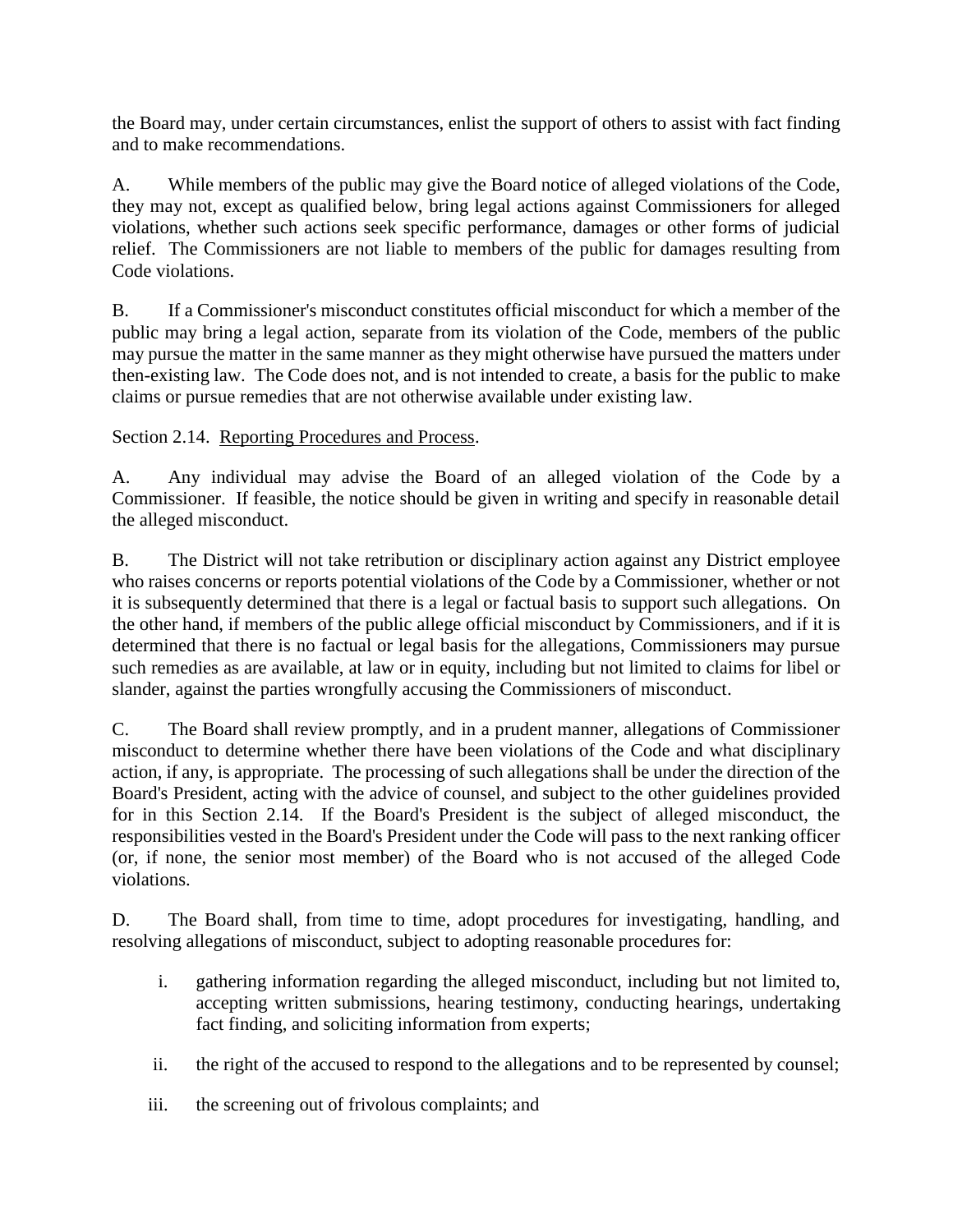iv. the right of the public to observe such proceedings under the Open Public Meeting Act ("OPMA").

E. If the Board determines that a Commissioner has violated one or more of the provisions of the Code, the Board may give written or oral warnings, issue formal reprimands, or publicly censure the Commissioner for violating the Code. Such disciplinary action shall be recorded in the minutes of the Board's meetings and, as directed by the Board, be published in local newspapers, the District's communications with residents, or through other media. In those instances where the misconduct is of a serious nature, the Board may, after receiving legal advice from counsel, initiate legal action in a court of competent jurisdiction to remove the offending Commissioner from office.

F. Subject to the following guidelines, the Board may appoint one or more individuals to assist in fact-finding and/or make recommendations to the Board regarding allegations of Commissioner misconduct:

- i. It will be left to the discretion of the Board to determine if a panel should be convened and the scope of the responsibility to be given to the panel. The Board shall consider all facts and circumstances in making its determination, including the seriousness of the allegations, the history of the alleged misconduct – whether it is an isolated incident or a pattern of misconduct, the publicity surrounding the activities, the level of public interest, and whether and to what extent the public's interest might be advanced by enlisting the support of others outside of the Board. The Board's determination will be final and binding. Panels are not expected to be convened to handle frivolous complaints or allegations regarding inadvertent or minor violations of the Code.
- ii. If the Board elects to solicit outside support in processing allegations of Code violations, the Board's President, acting with the advice of legal counsel, shall appoint, on such basis as the Board's President deems appropriate, the individuals to serve on the advisory panel, who may be drawn from public officials or members of the local community within the District's boundaries. The panel's size will be determined by the Board's President.
- iii. The Board or, in the absence of specific direction from the Board, the Board's President will establish the specific fact-finding and advisory responsibilities of the panel.
- iv. If a panel is convened, the panel's activities will be subject to the public access requirements of the OPMA, to the extent required by the OPMA.
- v. The Board will, however, in all instances, retain ultimate decision-making regarding whether the alleged misconduct constitutes a violation of the Code and whether, and to what extent, to take disciplinary action against any Commissioner found to be in violation of the Code.

G. If the alleged misconduct constitutes a violation of law, separate and apart from a violation of the Code, that misconduct may be referred to the county prosecuting attorney for action.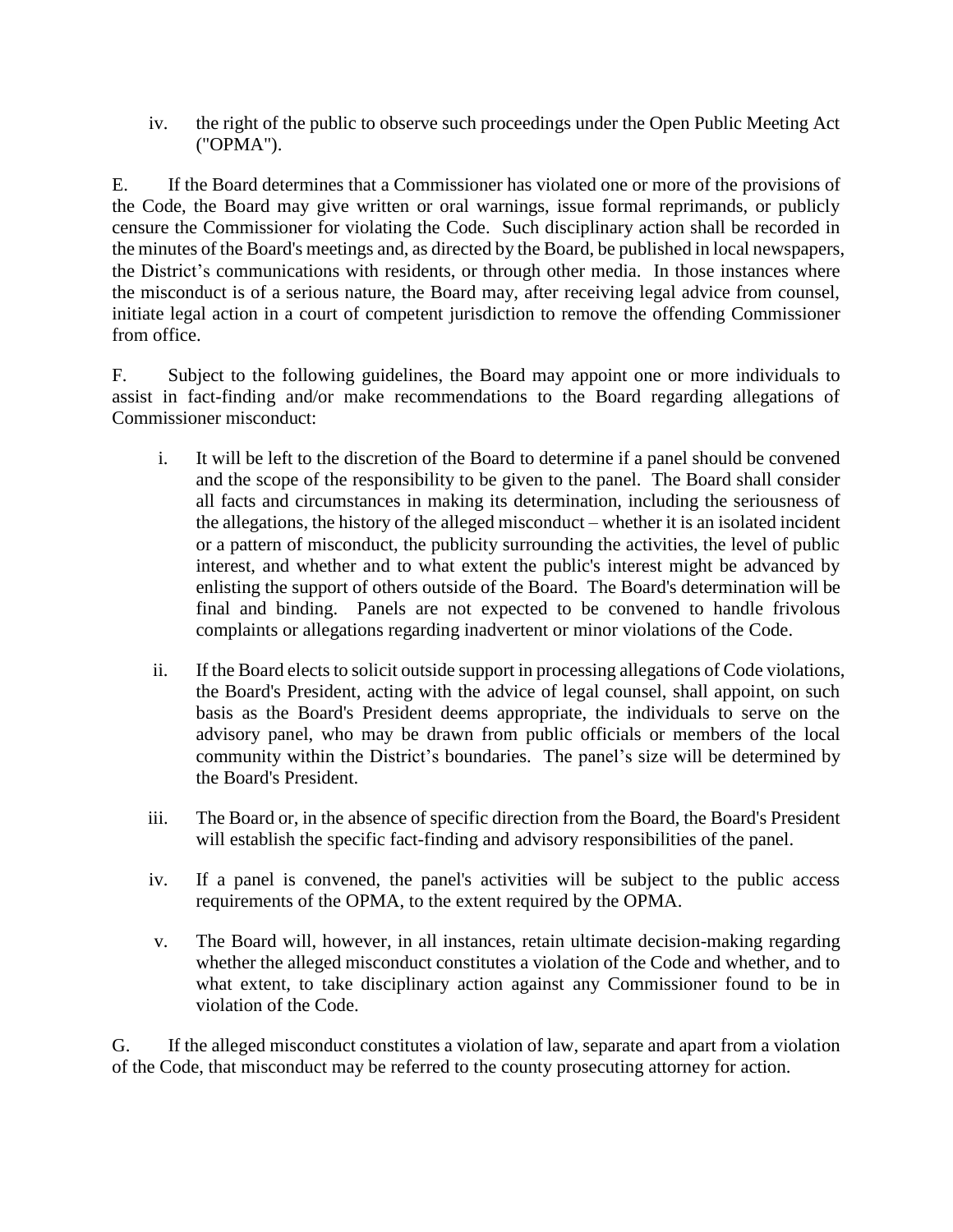Section 2.15. Waiver. If a Commissioner believes that it is inappropriate to apply any provisions of this Code to him or her, the Commissioner may submit to the Board a written request for a waiver from the provision(s). The written request must be accompanied by a statement setting forth the reasons why the waiver should be granted under the circumstances. The waiver shall be effective if approved by a majority of the Commissioners (excluding the requesting Commissioner) provided the waiver is supported by legal advice from the District's legal advisors.

Section 2.16. Review. The Board shall review this Code annually, no later than March 1 of each year, to ensure compliance with all applicable laws, rules and regulations, and to ensure that the Commissioners are held to the highest standards of conduct and ethics. During their review, the Board should discuss whether any amendments or revisions are necessary to improve the effectiveness of this Code.

Section 2.17. Amendments. The Board, by a majority vote of all Commissioners, may amend this Code from time to time, and any amendment must be disclosed as required by applicable laws, rules and regulations.

Section 2.18. Affirmation. Each Commissioner is responsible for reviewing, understanding, acknowledging and personally upholding this Code, and for familiarizing himself or herself with the applicable detailed elements of the District's Corporate Compliance Plan (if such a plan exists) and other policies and procedures. Each Commissioner shall certify that he or she has read, understood, is in compliance with, and is not aware of any violations of this Code:

- i upon the initial adoption of this Code;
- ii upon the adoption of any amendments to this Code;
- iii upon a Commissioner's election or re-election to office; and
- iv at the beginning of each fiscal year.

Each such certification shall be made by the execution of the Receipt and Acknowledgement attached as **Exhibit A**.

Policy adopted June 19, 2018